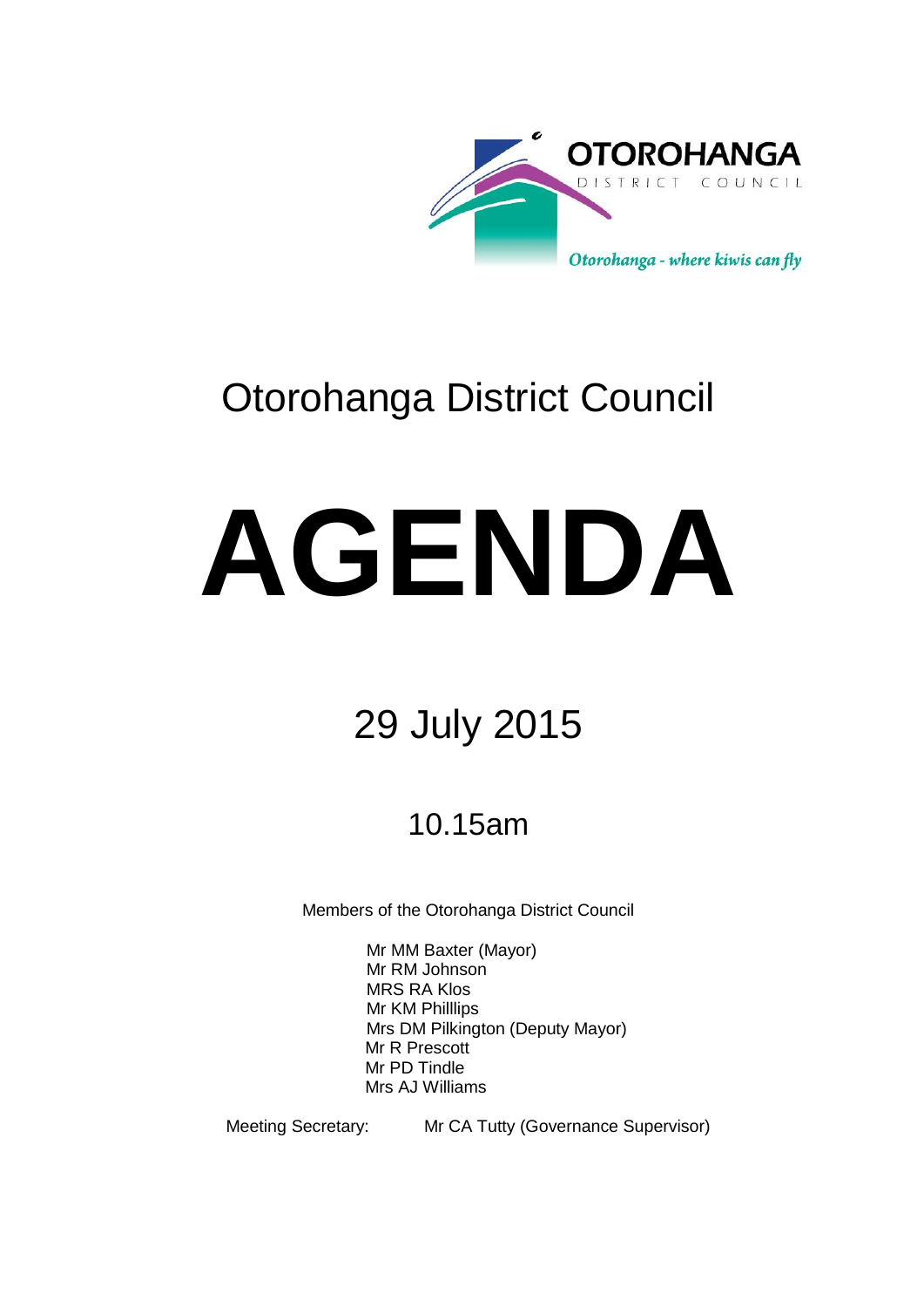# **OTOROHANGA DISTRICT COUNCIL**

29 July 2015

Notice is hereby given that a special meeting of the Otorohanga District Council will be held in the Council Chambers, Maniapoto St, Otorohanga on Wednesday 29 July 2015 commencing at 10.15 am.

28 July 2015

# **DC Clibbery CHIEF EXECUTIVE**

# **AGENDA**

# **ORDER OF BUSINESS:**

| <b>ITEM</b>      | <b>PRECIS</b>                                 | <b>PAGE</b> |
|------------------|-----------------------------------------------|-------------|
| <b>PRESENT</b>   |                                               |             |
| IN ATTENDANCE    |                                               |             |
| <b>APOLOGIES</b> |                                               |             |
| <b>REPORTS</b>   |                                               | 1           |
| Item $228$       | WAIKATO PLAN AGREEMENT AND TERMS OF REFERENCE |             |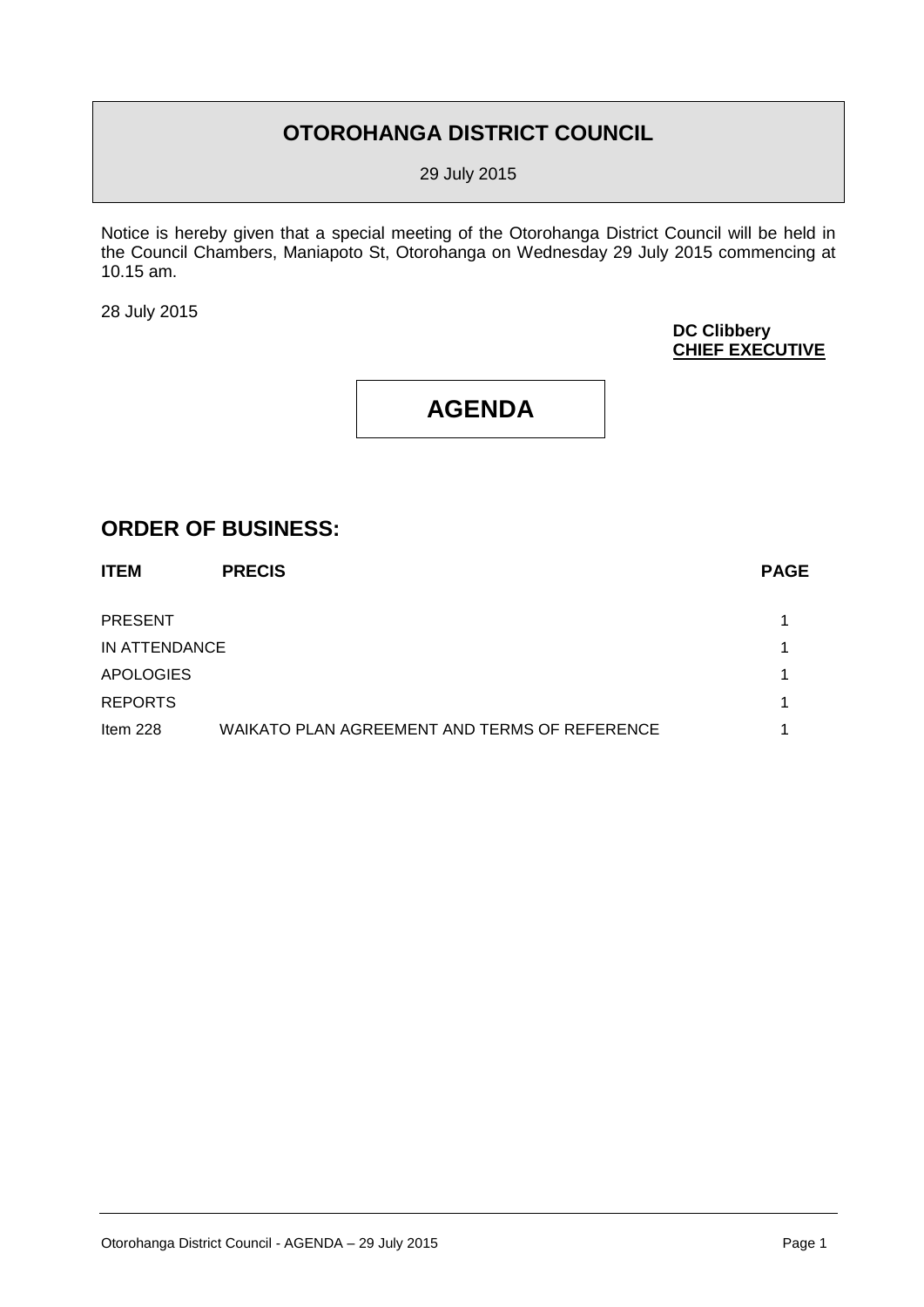# **PRESENT**

### **IN ATTENDANCE**

**APOLOGIES**

# **REPORTS**

**Item 228 WAIKATO PLAN AGREEMENT AND TERMS OF REFERENCE**

**To: Mayor and Councillors Otorohanga District Council**

**From: Chief Executive**

**Date: 29 July 2015**

# **Relevant Community Outcomes**

- The Otorohanga District is a safe place to live
- Ensure services and facilities meet the needs of the Community
- Provide for the unique history and culture of the District
- Promote the local economy and opportunities for sustainable economic development
- Manage the natural and physical environment in a sustainable manner
- Foster an involved and engaged Community
- Protect the special character of our harbours and their catchments
- Recognise the importance of the Districts rural character

# **Executive Summary**

To provide each of the Waikato Plan partner councils to the Waikato Plan Joint Committee (WPJC) the draft Joint Committee agreement which is now required under the Local Government Act 2002 (LGA) along with an updated terms of reference.

#### **Staff Recommendation**

**That** 

- 1. The report be received.
- 2. The attached Waikato Plan Joint Committee Agreement, to be dated July 2015, be adopted by Council and that this action be conveyed to the Waikato Plan Joint Committee.

#### **Report Discussion**

The Local Government Act 2002 Amendment Act 2014 became law on 8 August 2014 and inserted a new Clause 30A in relation to joint committees. For established joint committees, Clause 5 of Schedule 1AA requires councils to enter into agreements that comply with Clause 30A within 12 months of the date of commencement of the Act, this being 8 August 2015. WPJC is a Joint Committee under Clause 30 of the LGA and has been established to develop, advocate and to implement the Waikato Plan.

The new Clause 30A provides a specific statutory code for joint committees. The most significant aspect of the new clause is the requirement for participating bodies to enter an agreement, specifying key aspects of the constitution and operation of the committee. The agreement must cover: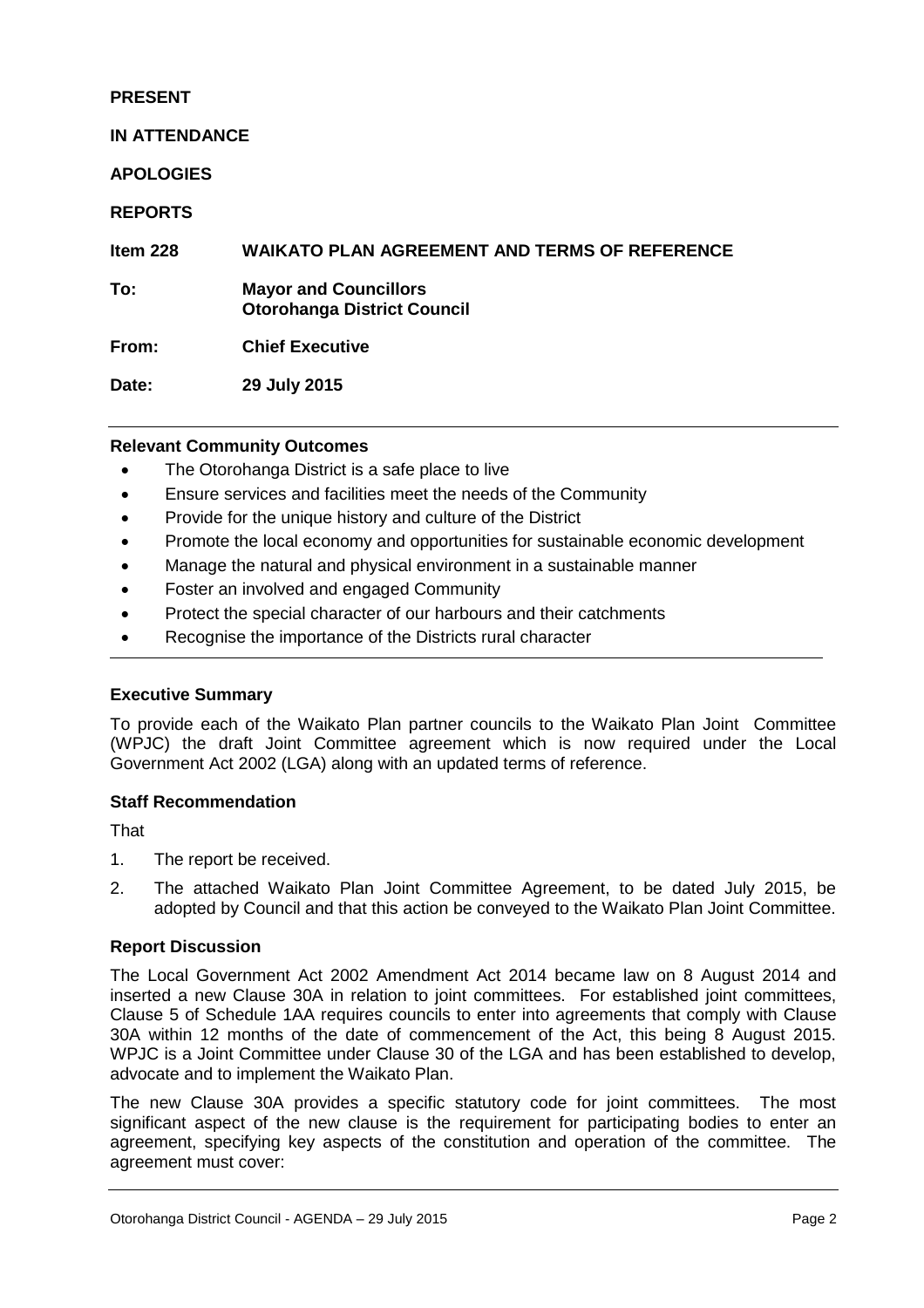- the membership of the joint committee
- processes for appointing the chair and deputy-chair
- terms of reference
- any delegations
- the process for amending the agreement.

The WPJC presently operates in accordance with a terms of reference. This Terms of Reference has been updated in order to comply with legislative amendments and will be attached to the WPJC proposed agreement.

It is important to note that there is no change to the way in which WPJC operates other than a requirement to comply with the recent LGA amendments.

An agreement for the WPJC has been prepared and was considered by the WPJC at its meeting on 24 July. Post confirmation on 24 July the updated terms of reference and agreement will be circulated to Council.

The agreement covers the purpose of the Committee, its membership, meeting frequency, delegations (taken from the existing terms of reference) and variations of the agreement. Each Waikato Plan partner Council that has voting members on the Committee will be going through a similar process to sign the agreement.

### **Dave Clibbery CHIEF EXECUTIVE**

# **Attachment**

1. Waikato Plan Joint Committee – Agreement and Terms of Reference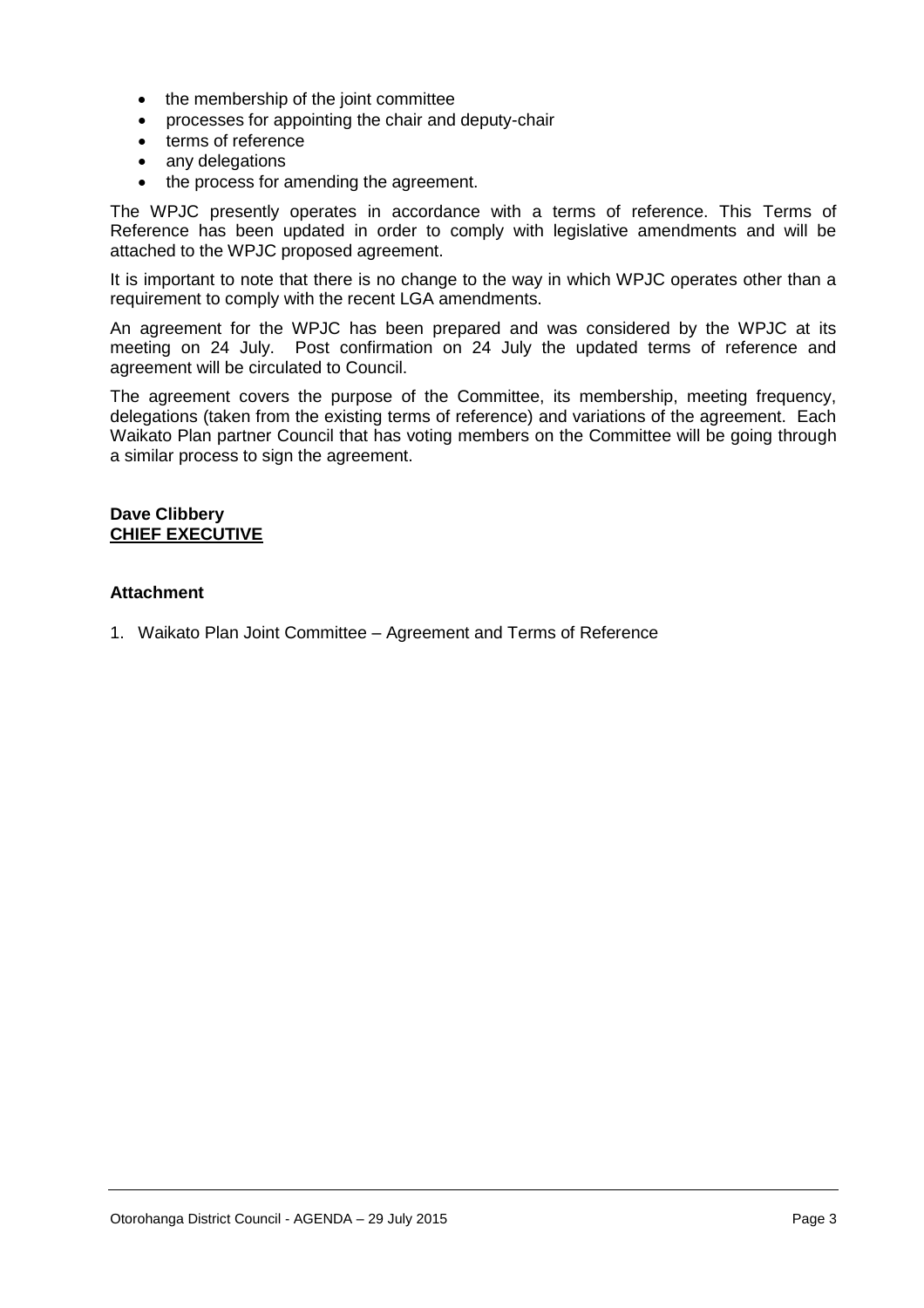# **Appendix 1: Draft Joint Committee Agreement**

# **Waikato Plan Joint Committee – Agreement – Local Government Act 2002 1. Purpose**

This Agreement is made pursuant to Clause 30A, Schedule 7 of the Local Government Act 2002. The purpose is to provide for a Joint Committee of Hamilton City Council, Hauraki District Council, Matamata-Piako District Council, Otorohanga District Council, South Waikato District Council, Taupo District Council, Waikato District Council, Waikato Regional Council, Waipa District Council, Waitomo District Council and tāngata whenua, to develop, advocate and implement the Waikato Plan.

The Joint Committee has additional public body representation from Thames Coromandel District Council, Rotorua District Council, the New Zealand Transport Agency, the Waikato District Health Board and the National Infrastructure Unit, as observers with speaking rights but in a non-voting capacity.

The Waikato Plan Joint Committee has been established to develop and implement the Waikato Plan in accordance with the functions as set out in the Terms of Reference attached to this Agreement as Attachment 1. These Terms of Reference replace those agreed to on 30 March 2015.

The Committee is a formal joint committee pursuant to the Local Government Act 2002 (Clause 30, Schedule 7). The Committee will not be discharged at the point of the next election period (in line with Clause 30(7) of Schedule 7).

# **2. Membership**

The Waikato Plan Joint Committee is to be comprised of the Mayors of the partner territorial local authorities (except for the Matamata Piako District Council where either a Councillor or the Mayor will be a member) and the Regional Council Chairperson as appointed by the local authorities along with one alternate member for each partner Council, tāngata whenua representatives, five independent non local government members and observers.

An Independent Chairperson (non-elected member) is to be appointed by the Committee to chair the Committee. The Independent Chairperson has speaking rights and voting capacity.

A Deputy Chairperson is also to be appointed by the Committee, who may be an elected member and a committee member.

The partner councils shall also appoint alternates. These alternates will only attend Joint Committee meetings if the relevant Mayor, Councillor or Regional Chair is unavailable. The alternates can only speak or vote when deputising for the respective Mayor (or in the case of the Matamata Piako District Council a councillor) or Regional Council Chair.

Initially the standing membership of the Committee shall be limited to 25 members (including the Independent Chairperson and alternates), but with the power to co-opt up to a maximum of two additional non-voting members as observers where required to ensure the effective development and implementation of any part or parts of the plan.

Thames Coromandel District Council and Rotorua District Council can nominate one member each as invited observers at the discretion of the Joint Committee and subject to any limitations that the Joint Committee consider appropriate.

The Waikato District Health Board and NZ Transport Agency are represented through the Chair (or nominee) and Regional Director (or nominee) as observers with speaking rights but in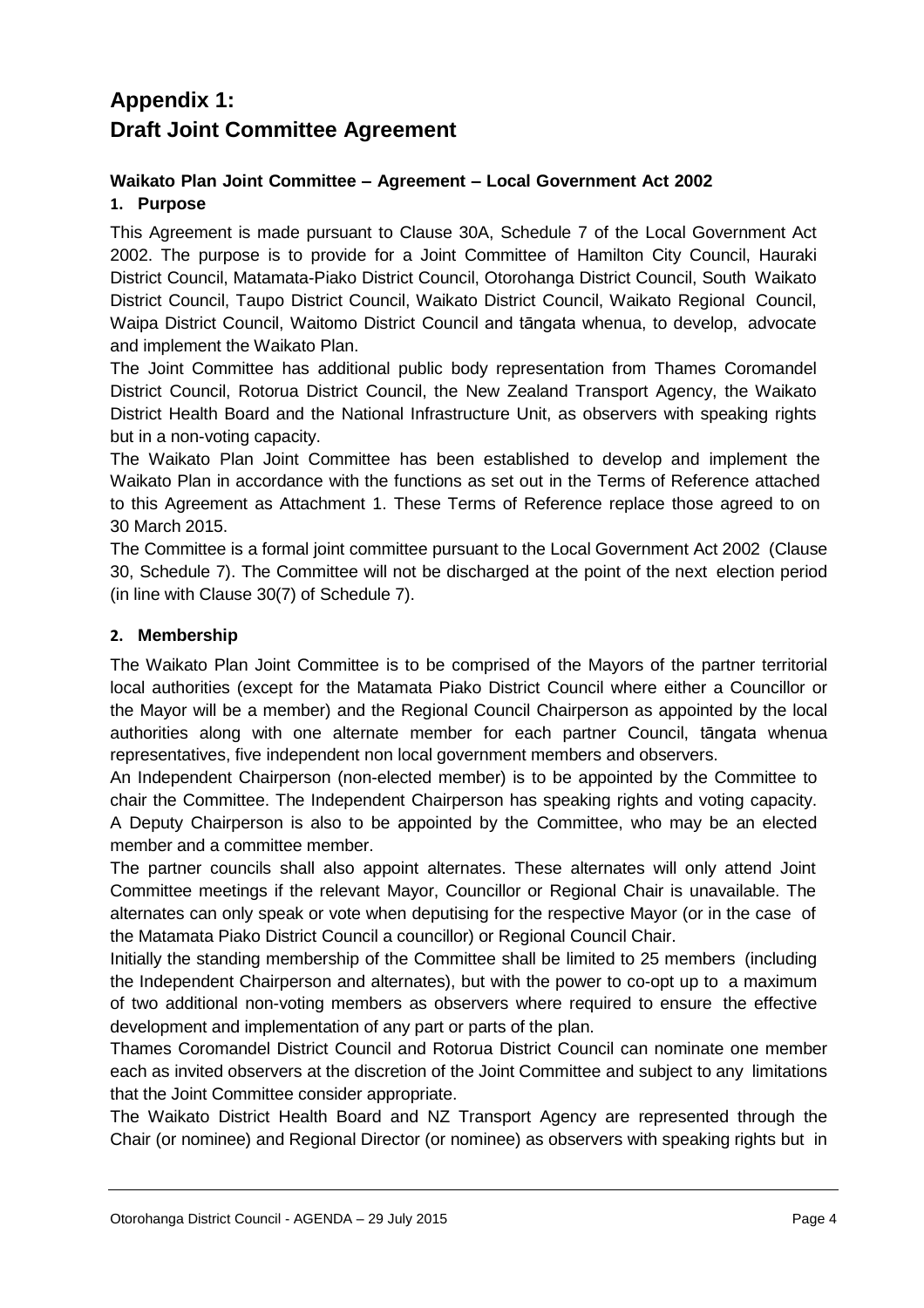a non-voting capacity. A representative of the National Infrastructure Unit of Treasury can attend asan observer.

In accordance with Clause 30A of Schedule 7 to the Local Government Act 2002, the quorum at a meeting of the Committee shall be half of the voting members.

Other representatives of voting and non-voting organisations are permitted to attend meetings of the Committee; however attendance at any public excluded session shall only be permitted with the prior approval of the Chairperson. Likewise, speaking rights of other representatives at Committee meetings (whether in public session or not) shall only be granted with the prior approval of the Chairperson.

# **3. Meeting Frequency**

Bi-monthly, or as necessary and determined by the Independent Chairperson.

Notification of meetings and the publication of agendas and reports shall be conducted in accordance with the requirements of Part 7 of the Local Government Official Information and Meetings Act 1987, and will be undertaken by the administration authority for the Waikato Plan Joint Committee.

# **4. Delegations**

The Committee is delegated the following functions in support of its overall purpose:

- Overseeing the development and subsequently the implementation of the Waikato Plan and to recommend its adoption to the partner councils.
- Champion integration through partner strategies, programmes, plans and policy instruments (including the Regional Policy Statement, Regional and District Plans, Long Term Plans (LTPs), Annual Plans, transport plans and triennial agreements) and through partnerships with other sectors such as health, education and business.
- Establish protocols to ensure that strategy development, where necessary, is consistent, collaborative and/or coordinated to achieve optimal outcomes.
- Monitoring and reporting progress against milestones.
- Ensuring organisation systems and resources support strategy development.
- Overviewing the management of the risks identified.
- Facilitating consultation with the community at appropriate stages.
- Make submissions as required
- Formulation of a community engagement strategy, including determining key issues.
- Formulation, management and the oversight of the running of the special consultative procedure or any other consultation.
- To oversee the ongoing selection and appointment of representatives to the Waikato Plan Joint Committee.
- Selecting and appointing an Independent Chairperson and a Deputy Chairperson.
- Responsibility for approving and implementing the Agreement as adopted by the Committee, to provide and maintain partnership relationships and provide for the resolution of any conflict.

# **5. Variation of this Agreement**

This agreement may be varied from time to time, but only with the endorsement of the Joint Committee.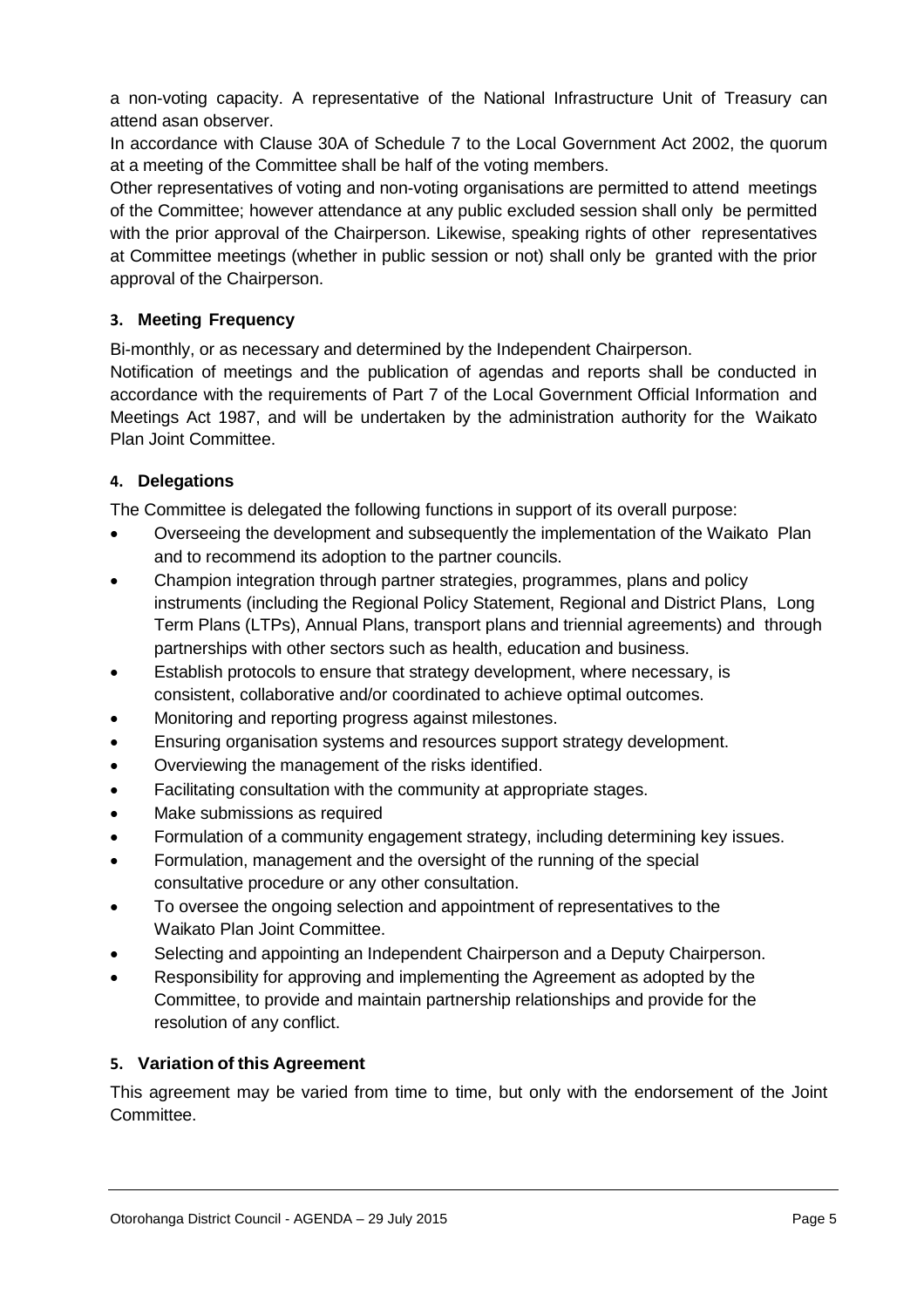# **Terms of Reference for the Waikato Plan Joint Committee**

# **24 July 2015**

# **Contents**

- 1) Objectives of the Waikato Plan Joint Committee
- 2) Specific Responsibilities of the Waikato Spatial Plan Joint Committee
- 3) Membership
- 4) Operating Principles
- 5) Standing Orders
- 6) Delegations
- 7) Duration of the Committee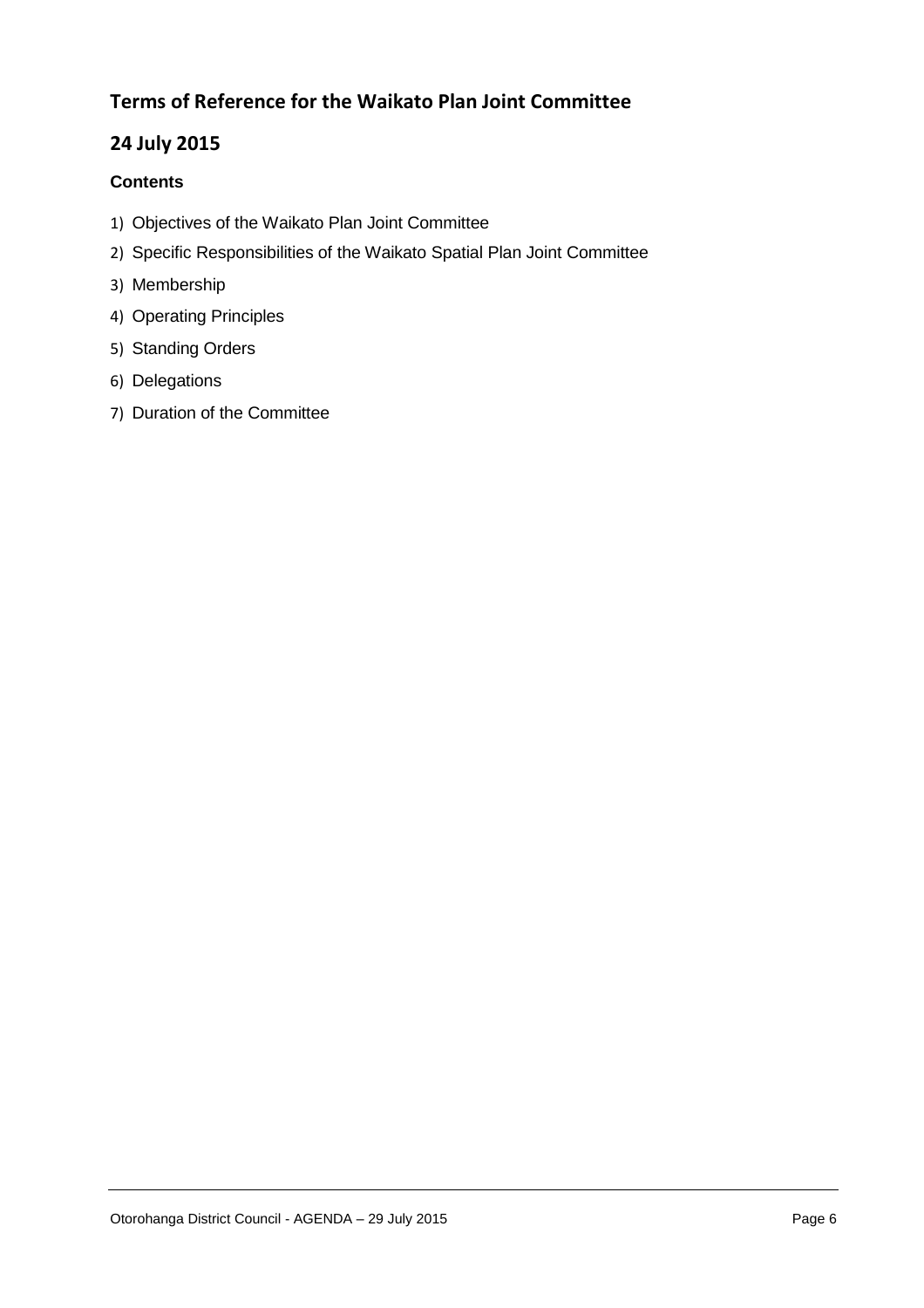# **1) Objectives of the Waikato Plan Joint Committee**

This is a Committee established to govern, lead and resource the development and recommendation to adopt the Waikato Plan to Councils within the Waikato region.

The primary objective of the Waikato Plan itself is "to contribute to the Waikato's social, economic, environmental and cultural well-being through a comprehensive and effective long-term (30 year) strategy for Waikato's growth and development".

# **2) Specific Responsibilities of the Waikato Plan Joint Committee**

Subject to the delegations set out in clause 6 below, the Committee's responsibilities include:

- a)To oversee the development and subsequently the implementation of the Waikato Plan and any parts thereof, and to recommend its adoption to the partner councils.
- b)To oversee the ongoing selection and recommendation of five (5) non-Local Government Members for appointment to the Waikato Plan Joint Committee.
- c) To appoint tāngata whenua representatives to the Waikato Plan Joint Committee.
- d)To approve the Waikato Plan Joint Committee Agreement and the associated Terms of Reference.
- e)On behalf of all the Councils of the Waikato Region to take responsibility for overall guidance on and further development of the Waikato Plan.

#### **3) Membership**

#### **3.1 Quantum of Members**

The membership will be up to 25 persons in total, made up and appointed by the Committee (from time to time), as follows:

#### *Ten Local Government Members*

The Mayors and Regional Chair of most of the Local Authorities within the Region – namely Waikato Regional Council, Hamilton City Council, Hauraki District Council, Ototohanga District Council, South Waikato District Council, Taupo District Council, Waikato District Council, Waipa District Council, and Waitomo District Council. One Councillor from Matamata-Piako District Council.

The Local Government Members may be replaced from time to time by the respective Local Authorities providing written notice to the Committee confirming the amended nomination.

*Tangata Whenua Members* To be determined.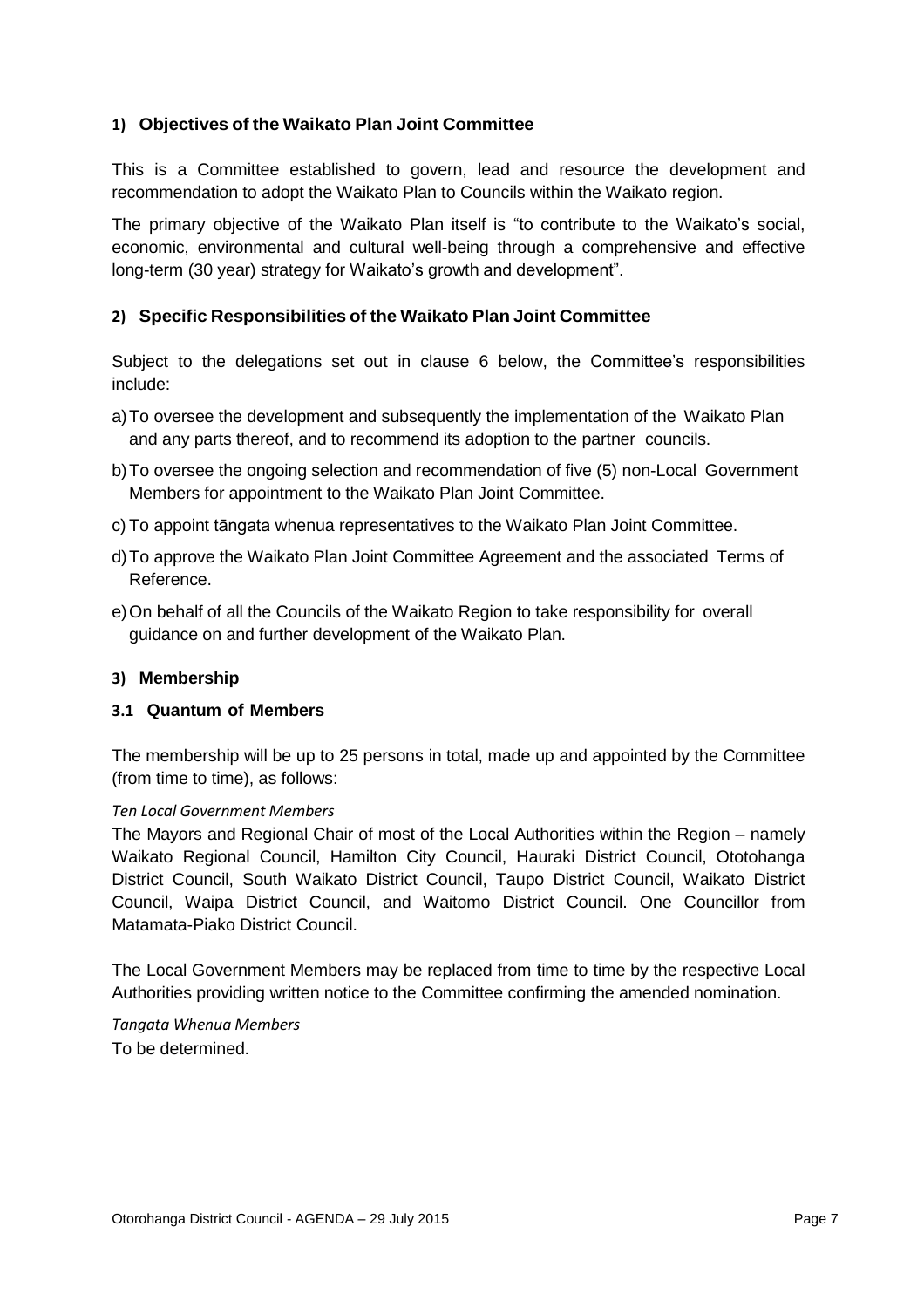# *Five Non-Local Government Members*

Five non-Local Government members, recommended by the ten Local Government Members, appointed on the basis of skills, experience, standing and networks in the regional community relevant to the goals of the Waikato Plan.

# *Observers*

The two Local Authorities without specific membership are Thames-Coromandel District Council and Rotorua District Council. These Councils can nominate one member each as invited observers at the discretion of the Joint Committee and subject to any limitations that the Joint Committee consider appropriate.

The Waikato District Health Board and NZ Transport Agency represented through the Chair (or nominee) and Regional Director (or nominee) are also observers with speaking rights but in a nonvoting capacity. A representative of the National Infrastructure Unit of Treasury can attend as an observer.

# **3.2 Chairperson**

Appointment of the Chairperson and deputy to be determined by the Committee. The Chairperson must be one of the five non-Local Government members.

# **3.3 Quorum**

Must include half of the voting membership.

# **3.4 Alternates**

Each of the Councils is entitled to appoint an alternate member who may attend and vote at meetings of the Committee, but only in the event that the nominated and appointed member is unable to do so. Such alternates are technically part of the composition of the Joint Committee as there is no specific provision for alternates in the Local Government Act 2002.

# **3.5 Remuneration**

Each Council shall be responsible for remunerating its representative on the Committee for the cost of that person's participation in the Committee.

The remuneration of the non-Local Government Members will be determined and approved by the Councils, following consideration of any recommendation by the Committee.

# **3.6 Term of Appointment**

The initial ten Local Government Members shall be appointed for terms that expire on the date of each Local Government triennial election.

The subsequent Local Government Members shall be appointed in accordance with the process set out above as soon as possible after each Local Government triennial election, and for a term that expires on the date of the next Local Government triennial election.